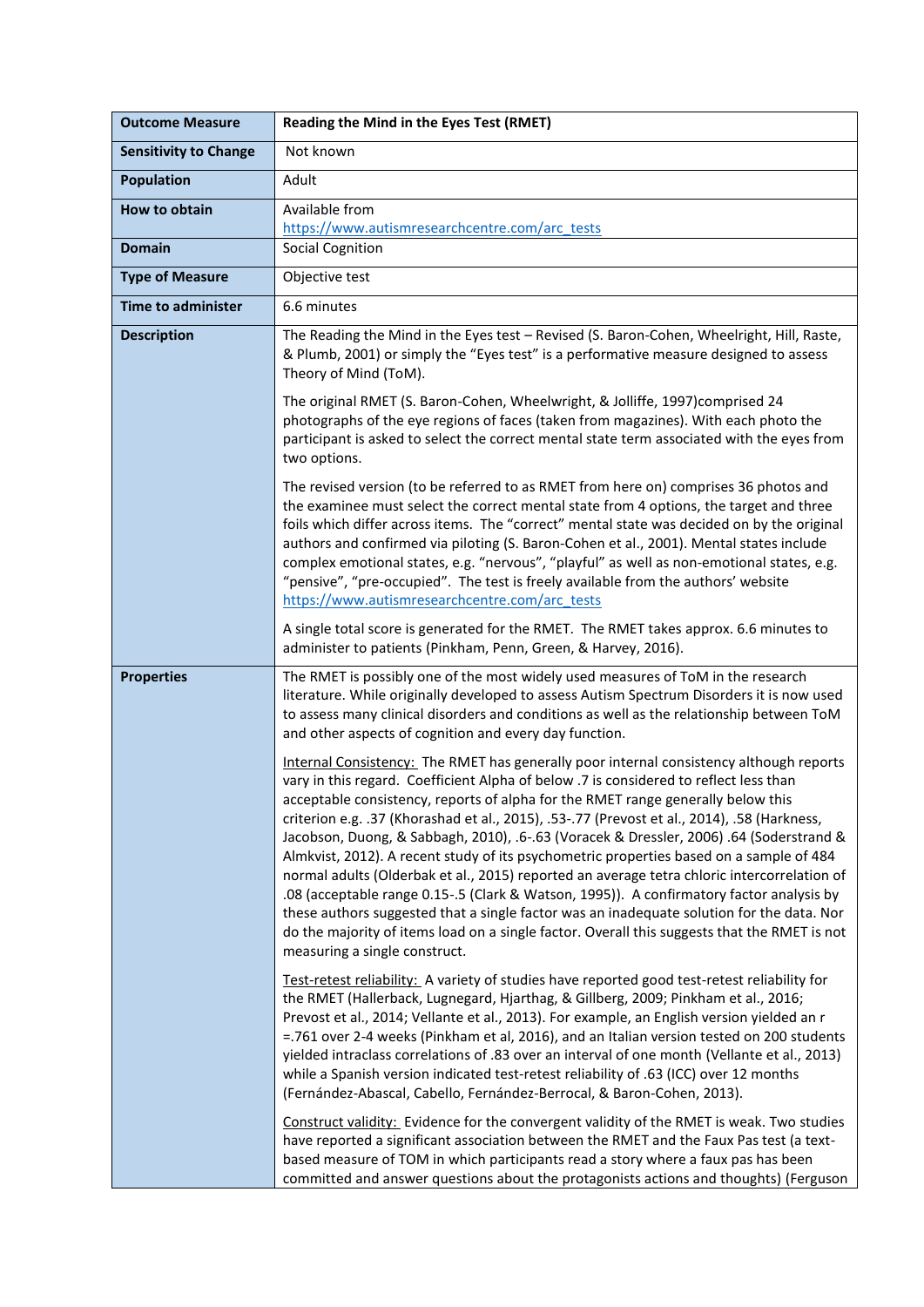|                      | & Austin, 2010; Torralva, Roca, Gleichgerrcht, Bekinschtein, & Manes, 2009) whereas<br>others have found no relation with the Faux Pas test or a similar reading task (Strange<br>stories: (Ahmed & Stephen Miller, 2011; Duval, Piolino, Bejanin, Eustache, & Desgranges,<br>2011; Carol Gregory et al., 2002). Nor does the full RMET correlate with self-reported<br>empathy in general (Simon Baron-Cohen et al., 2015) or cognitive empathy in particular<br>(considered to be the analogue of ToM)(Spreng, McKinnon, Mar, & Levine, 2009).                                                                                                                                                                                                  |
|----------------------|---------------------------------------------------------------------------------------------------------------------------------------------------------------------------------------------------------------------------------------------------------------------------------------------------------------------------------------------------------------------------------------------------------------------------------------------------------------------------------------------------------------------------------------------------------------------------------------------------------------------------------------------------------------------------------------------------------------------------------------------------|
|                      | The lack of uniformity of the RMET may underpin some of this apparent lack of validity.<br>Using a psychometrically derived subset of 10 items with good uni-dimensionality<br>(Olderbak et al., 2015), a modest association was found between the RMET and both self-<br>reported cognitive empathy and emotion perception. Importantly there was also a strong<br>association between the RMET and vocabulary ( $r = .62$ ). Further, the likelihood of making<br>a correct choice across items was correlated with the frequency of the vocabulary items<br>in general word usage. The strong relation between the RMET and vocabulary has been<br>reported elsewhere (Peterson & Miller, 2012; Pinkham, Harvey, & Penn, 2018).                |
|                      | Discriminative validity: The RMET has been found to differentiate between many kinds of<br>clinical disorders and demographically matched control groups including people with<br>autism spectrum disorders (Simon Baron-Cohen et al., 2015), schizophrenia (Pinkham et<br>al., 2016; Savla, Vella, Armstrong, Penn, & Twamley, 2012), anorexia nervosa (Russell,<br>Schmidt, Doherty, Young, & Tchanturia, 2009), traumatic brain injury (Geraci, Surian,<br>Ferraro, & Cantagallo, 2010; C. Gregory et al., 2002; Havet-Thomassin, Allain, Etcharry-<br>Bouyx, & Le Gall, 2006; Muller et al., 2010; Torralva et al., 2009) euthymia and bipolar<br>disorder (Bora et al., 2005) and dementia (C. Gregory et al., 2002; Torralva et al., 2009). |
|                      | Normative data: Because the RMET is widely used, there are numerous reports in the<br>literature which can be used to derive normative data including some relatively large<br>samples (e.g. (Simon Baron-Cohen et al., 2015), N = 320 healthy adults Age M/SD =<br>40/12; (Pinkham et al., 2016) N = 98 middle adulthood controls. There is also at least one<br>study that reports child performance ( $N = 67$ aged 9-15 years) (Tonks, Williams,<br>Frampton, Yates, & Slater, 2007).                                                                                                                                                                                                                                                         |
| <b>Advantages</b>    | Quick and easy to administer<br>$\bullet$<br>Freely available<br>$\bullet$<br>Numerous studies and associated normative samples<br>$\bullet$                                                                                                                                                                                                                                                                                                                                                                                                                                                                                                                                                                                                      |
| <b>Disadvantages</b> | Construct validity is questionable<br>$\bullet$<br>Strongly associated with vocabulary skills<br>The RMET does not have a control condition to assess non-social cognitive skills<br>that may be affecting performance.                                                                                                                                                                                                                                                                                                                                                                                                                                                                                                                           |

## **References**

- Ahmed, F. S., & Stephen Miller, L. (2011). Executive function mechanisms of theory of mind. *Journal of Autism & Developmental Disorders, 41*(5), 667-678. doi:10.1007/s10803-010-1087-7
- Baron-Cohen, S., Bowen, D. C., Holt, R. J., Allison, C., Auyeung, B., Lombardo, M. V., . . . Lai, M.-C. (2015). The "Reading the Mind in the Eyes" test: Complete absence of typical sex difference in ~400 men and women with autism. *PLoS ONE Vol 10(8), Aug 2015, ArtID e0136521, 10*(8).
- Baron-Cohen, S., Wheelright, S., Hill, J., Raste, Y., & Plumb, I. (2001). The "Reading the Mind in the Eyes" Test revised version: A study with normal adults and adults with Aspergers Syndrome or high functioning autism. *Journal of Child Psychology and Psychiatry, 42*, 241-251. doi: https://doi.org/10.1111/1469- 7610.00715
- Baron-Cohen, S., Wheelwright, S., & Jolliffe, T. (1997). Is there a "language of the eyes"? Evidence from normal adults, and adults with autism or Asperger syndrome. *Visual Cognition, 4*(3), 311-331.
- Bora, E., Vahip, S., Gonul, A. S., Akdeniz, F., Alkan, M., Ogut, M., & Eryavuz, A. (2005). Evidence for theory of mind deficits in euthymic patients with bipolar disorder. *Acta Psychiatr Scand, 112*(2), 110-116.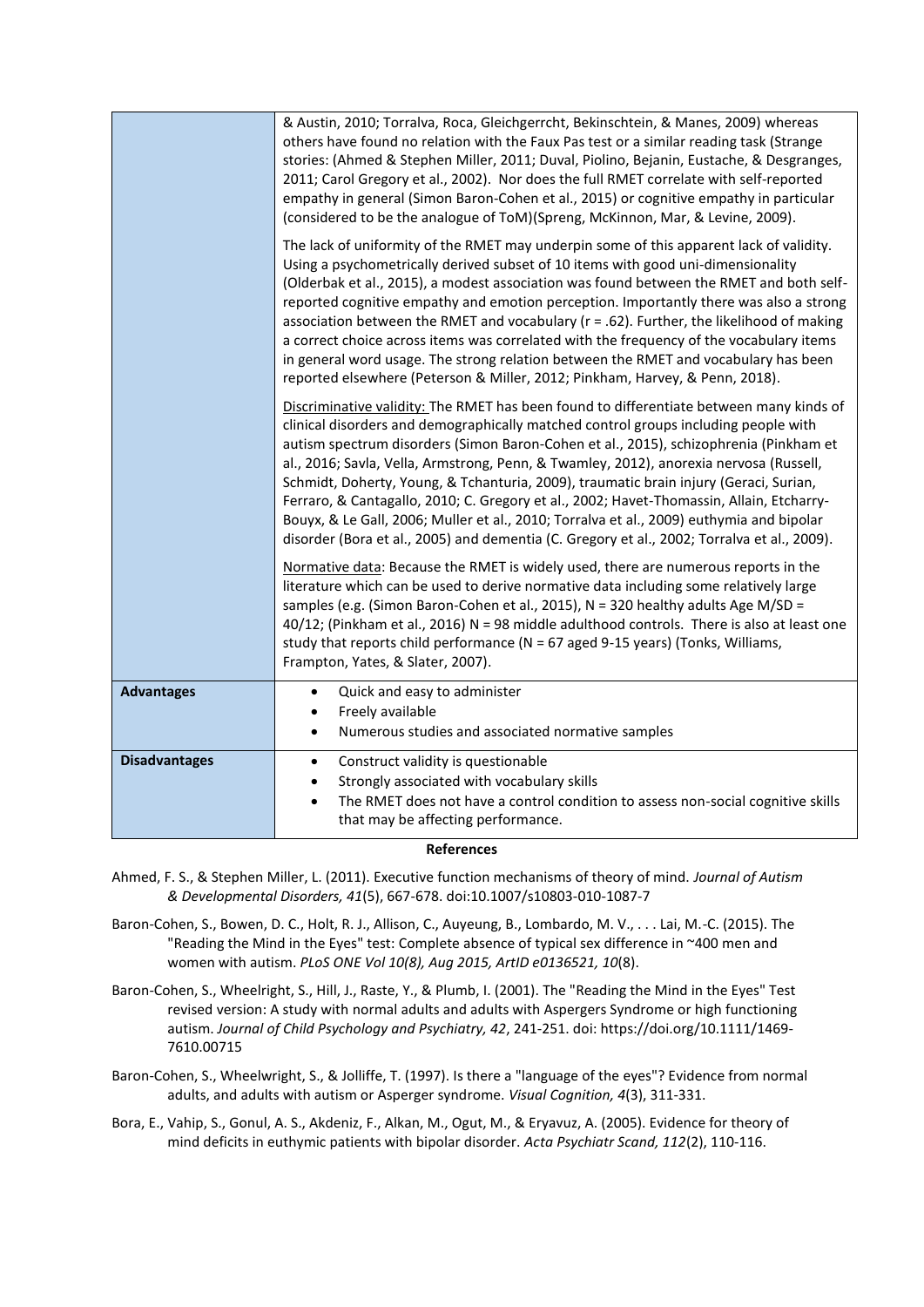- Clark, L. A., & Watson, D. (1995). Constructing validity: Basic issues in objective scale development. *Psychological Assessment, 7*(3), 309-319.
- Duval, C., Piolino, P., Bejanin, A., Eustache, F., & Desgranges, B. (2011). Age effects on different components of theory of mind. *Conscious Cogn, 20*(3), 627-642. doi:10.1016/j.concog.2010.10.025
- Ferguson, F. J., & Austin, E. J. (2010). Associations of trait and ability emotional intelligence with performance on Theory of Mind tasks in an adult sample. *Personality and Individual Differences, 49*(5), 414-418. doi:https://doi.org/10.1016/j.paid.2010.04.009
- Fernández-Abascal, E. G., Cabello, R., Fernández-Berrocal, P., & Baron-Cohen, S. (2013). Test-retest reliability of the 'Reading the Mind in the Eyes' test: a one-year follow-up study. *Molecular Autism, 4*(1), 33. doi:10.1186/2040-2392-4-33
- Geraci, A., Surian, L., Ferraro, M., & Cantagallo, A. (2010). Theory of mind in patients with ventromedial or dorsolateral prefrontal lesions following traumatic brain injury. *Brain Injury, 24*(7-8), 978-987. doi:10.3109/02699052.2010.487477
- Gregory, C., Lough, S., Stone, V., Erzinclioglu, S., Martin, L., Baron-Cohen, S., & Hodges, J. R. (2002). Theory of mind in patients with frontal variant frontotemporal dementia and Alzheimer's disease: Theoretical and practical implications. *Brain, 125*(4), 752-764.
- Gregory, C., Lough, S., Stone, V., Erzinclioglu, S., Martin, L., Baron‐Cohen, S., & Hodges, J. R. (2002). Theory of mind in patients with frontal variant frontotemporal dementia and Alzheimer's disease: theoretical and practical implications. *Brain, 125*(4), 752-764. doi:10.1093/brain/awf079
- Hallerback, M. U., Lugnegard, T., Hjarthag, F., & Gillberg, C. (2009). The Reading the Mind in the Eyes Test: testretest reliability of a Swedish version. *Cogn Neuropsychiatry, 14*(2), 127-143. doi:10.1080/13546800902901518
- Harkness, K. L., Jacobson, J. A., Duong, D., & Sabbagh, M. A. (2010). Mental state decoding in past major depression: Effect of sad versus happy mood induction. *Cognition and Emotion, 24*(3), 497-513. doi:10.1080/02699930902750249
- Havet-Thomassin, V., Allain, P., Etcharry-Bouyx, F., & Le Gall, D. (2006). What about theory of mind after severe brain injury? *Brain Injury, 20*(1), 83-91.
- Khorashad, B., Baron-Cohen, S., M Roshan, G., Kazemian, M., Khazai, L., Aghili, Z., . . . Afkhamizadeh, M. (2015). The "Reading the Mind in the Eyes" Test: Investigation of Psychometric Properties and Test–Retest Reliability of the Persian Version. *Journal of Autism and Developmental Disorders, 45*. doi:10.1007/s10803-015-2427-4
- Muller, F., Simion, A., Reviriego, E., Galera, C., Mazaux, J.-M., Barat, M., & Joseph, P.-A. (2010). Exploring theory of mind after severe traumatic brain injury. *Cortex: A Journal Devoted to the Study of the Nervous System and Behavior, 46*(9), 1088-1099. doi: DOI: 10.1016/j.cortex.2009.08.014
- Olderbak, S., Wilhelm, O., Olaru, G., Geiger, M., Brenneman, M. W., & Roberts, R. D. (2015). A psychometric analysis of the reading the mind in the eyes test: toward a brief form for research and applied settings. *Frontiers in Psychology, 6*, 1503-1503. doi:10.3389/fpsyg.2015.01503
- Peterson, E., & Miller, S. (2012). The Eyes Test as a Measure of Individual Differences: How much of the Variance Reflects Verbal IQ? *Frontiers in Psychology, 3*(220). doi:10.3389/fpsyg.2012.00220
- Pinkham, A. E., Harvey, P. D., & Penn, D. L. (2018). Social Cognition Psychometric Evaluation: Results of the Final Validation Study. *Schizophrenia Bulletin, 44*(4), 737-748. doi:10.1093/schbul/sbx117
- Pinkham, A. E., Penn, D. L., Green, M. F., & Harvey, P. D. (2016). Social cognition psychometric evaluation: Results of the initial psychometric study. *Schizophrenia Bulletin, 42*(2), 494-504.
- Prevost, M., Carrier, M. E., Chowne, G., Zelkowitz, P., Joseph, L., & Gold, I. (2014). The Reading the Mind in the Eyes test: validation of a French version and exploration of cultural variations in a multi-ethnic city. *Cogn Neuropsychiatry, 19*(3), 189-204. doi:10.1080/13546805.2013.823859